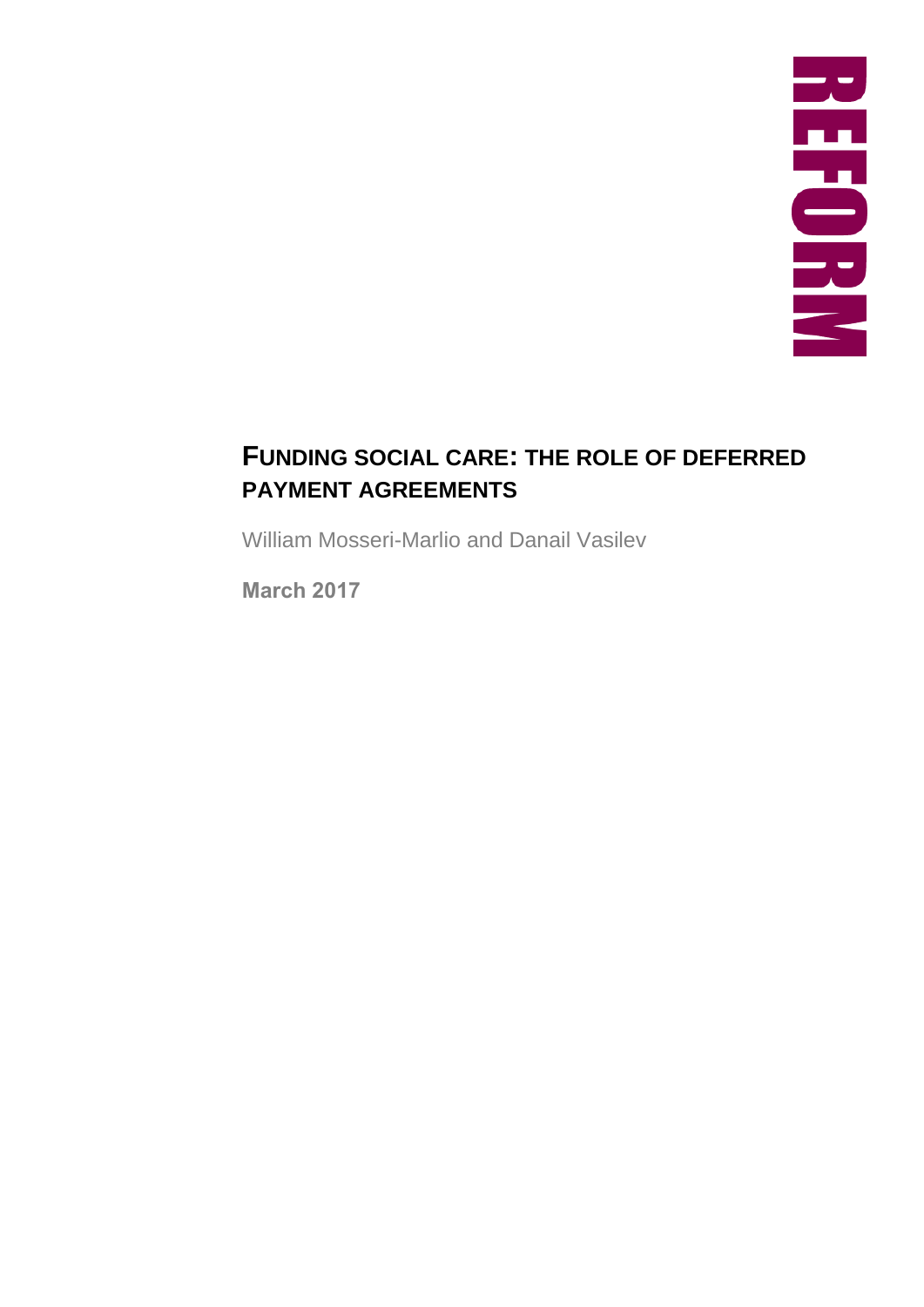## Acknowledgements

The authors would like to thank Rebecca Deegan, Matthew Hibberd, and Duncan Stoddard for their helpful comments on a previous version of the modelling and analysis in this paper.

The arguments and any errors that remain are the authors' and the authors' alone.

### Reform

*Reform* is an independent, non-party think tank whose mission is to set out a better way to deliver public services and economic prosperity. Our aim is to produce research of outstanding quality on the core issues of the economy, health, education, welfare, and criminal justice, and on the right balance between government and the individual.

*Reform* is a registered charity, the Reform Research Trust, charity no.1103739. This publication is the property of the Reform Research Trust.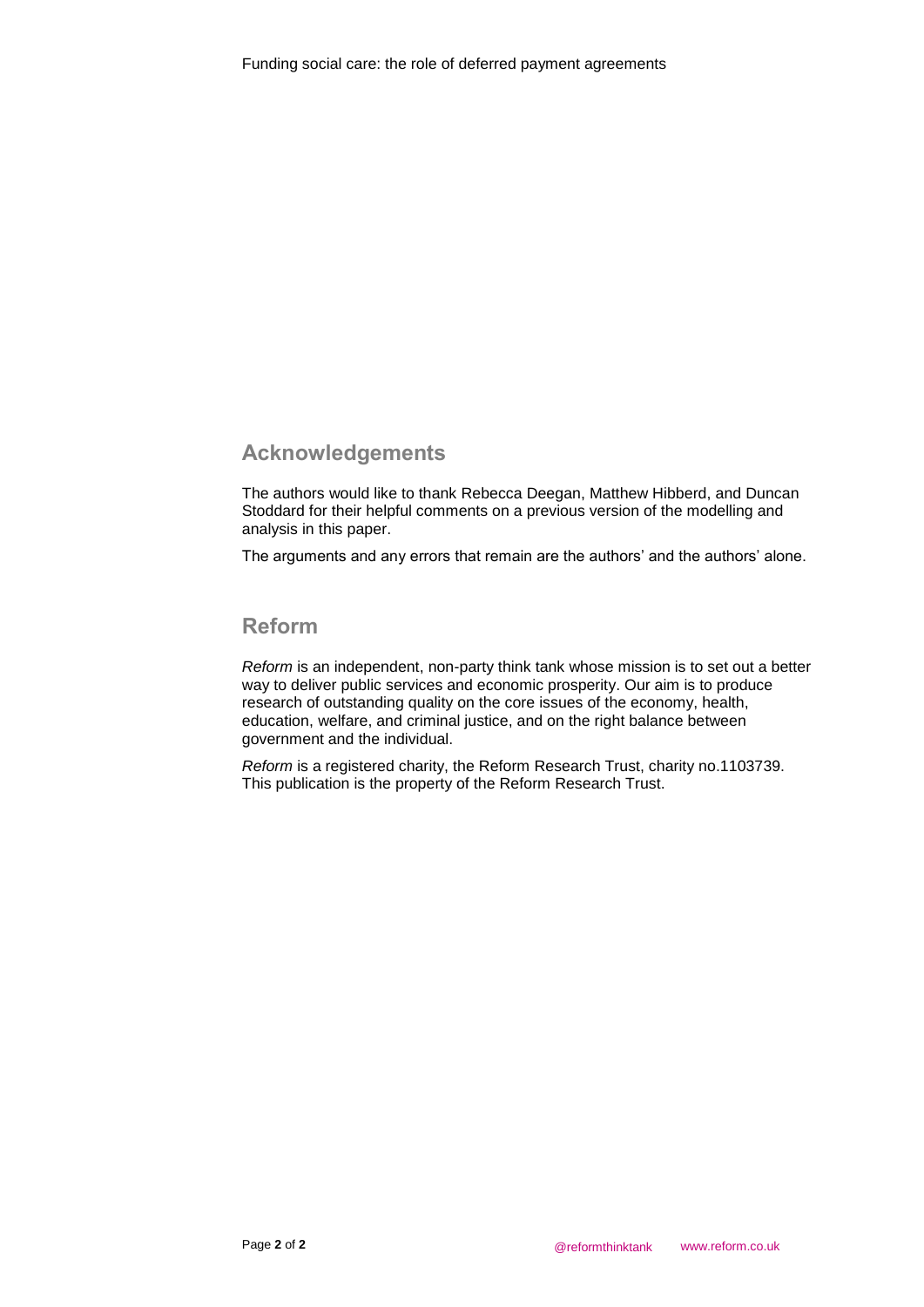### **Contents**

| 1 <sub>1</sub> |      |  |  |  |  |  |  |  |
|----------------|------|--|--|--|--|--|--|--|
| 2.             |      |  |  |  |  |  |  |  |
|                | 2.1. |  |  |  |  |  |  |  |
|                | 2.2. |  |  |  |  |  |  |  |
|                | 2.3. |  |  |  |  |  |  |  |
| 3.             |      |  |  |  |  |  |  |  |
|                | 3.1. |  |  |  |  |  |  |  |
|                | 3.2. |  |  |  |  |  |  |  |
|                | 3.3. |  |  |  |  |  |  |  |
| 4.             |      |  |  |  |  |  |  |  |
| 5.             |      |  |  |  |  |  |  |  |
|                | 5.1. |  |  |  |  |  |  |  |
|                | 5.2. |  |  |  |  |  |  |  |
|                | 5.3. |  |  |  |  |  |  |  |
|                | 5.4. |  |  |  |  |  |  |  |
|                | 5.5. |  |  |  |  |  |  |  |
| 6.             |      |  |  |  |  |  |  |  |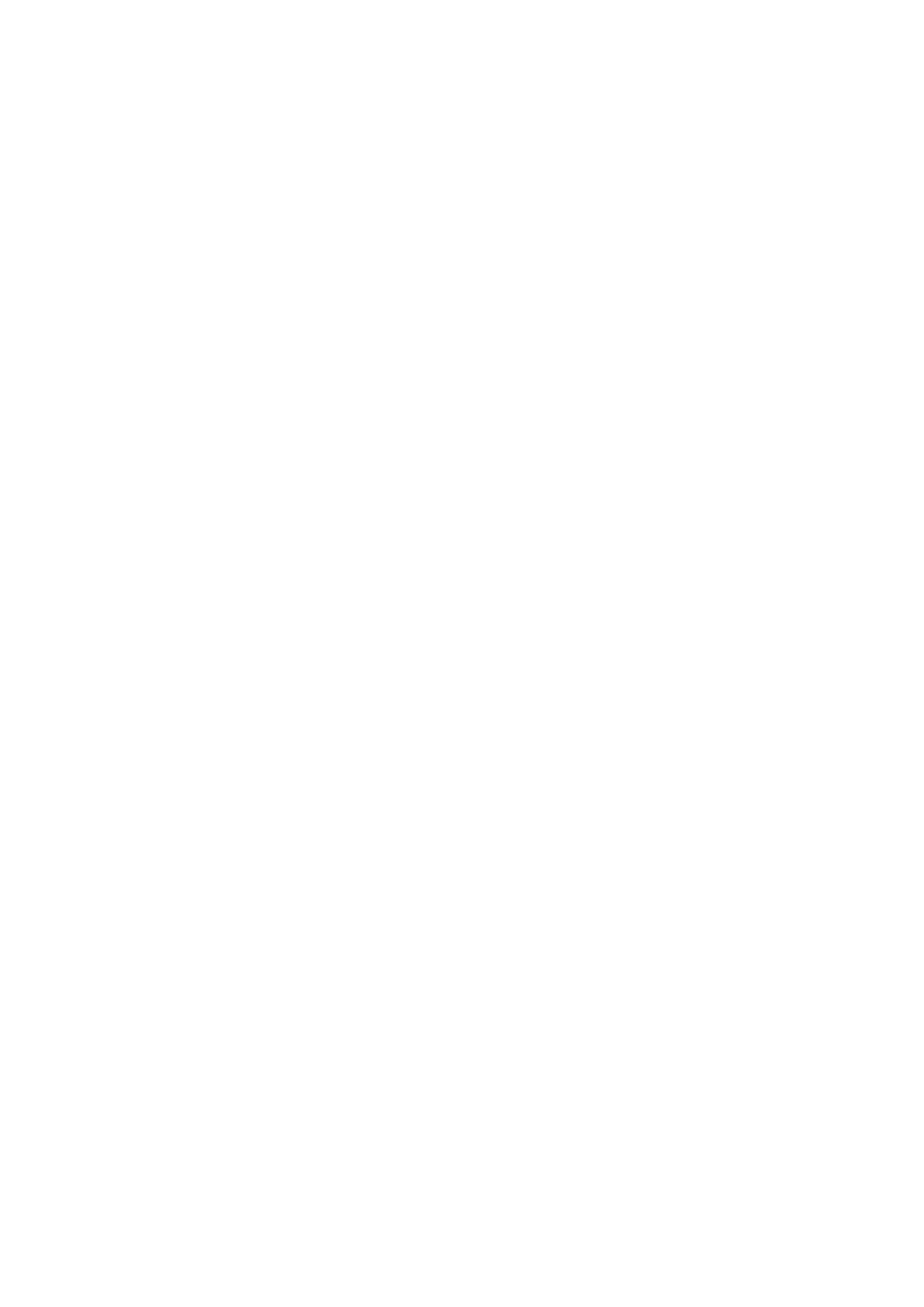# <span id="page-4-0"></span>**1. INTRODUCTION**

England's social care system is widely believed to be in crisis. As the population ages, the number of people requiring adult social care and support is on the rise. At the same time, local authorities – who are responsible for delivering state-funded assistance – have curbed expenditure in response to reduced central government grants.<sup>1</sup>

To date, the principal policy response has been to give local authorities greater revenue raising powers through the Social Care Precept. <sup>2</sup> The Local Government Association estimates that 97 per cent of England's local authorities are considering or have approved taking up this opportunity in 2017-18, a move that could see an additional £543 million enter the social care system.<sup>3</sup>

Council tax is a highly regressive instrument, with those on low incomes paying proportionately more than their wealthier neighbours.<sup>4</sup> Recognising this is not a sustainable solution in the long term, Number 10 has announced a review of social care funding models, with even the social insurance schemes of Germany and Japan under consideration.<sup>5</sup>

Wholesale funding reform is likely to take years, if not decades, to implement, so addressing pressures in the short term must remain a priority. Extending deferred payment agreements (DPAs) could help in this regard. Under a DPA, a local authority agrees to defer an individual's care costs until a later date. This funding, plus interest, is then recouped by the local authority when the participant's house is sold.<sup>6</sup>

Since implementation of the Care Act 2014, councils have been obliged to offer DPAs to those who would otherwise have to sell their home to fund residential care. But even after this extension in coverage, take-up rates have remained low. This may indicate there is scope for widening eligibility for DPAs.

This paper uses data from the English Longitudinal Study of Ageing (ELSA) to uncover who currently benefits from DPAs, and explore the merits of relaxing the DPA means-test.

1

<sup>&</sup>lt;sup>1</sup> It should be noted that as this paper was going to print, the Government announced an additional £2 billion would be spent on social care over the next three years. Department for Communities and Local Government, *Local Authority Revenue Expenditure and Financing: 2011-12 Budget, England*, 2011; Department for Communities and Local Government, *Local Authority Revenue Expenditure and Financing: 2016-17 Budget, England*, 2016; HM Treasury, *Spring Budget 2017*, 2017.

<sup>2</sup> HM Treasury, *A Country That Lives within Its Means: Spending Review 2015*, 2015.

<sup>&</sup>lt;sup>3</sup> Local Government Association, "LGA Analysis: Council Tax Rises Will Not Fix Local Government Funding Crisis," February 20, 2017.

<sup>4</sup> Stuart Adam and James Browne, *Reforming Council Tax Benefit* (Institute for Fiscal Studies, 2012).

<sup>5</sup> Sarah Neville, Leo Lewis, and Guy Chazan, "UK Social Care Inquiry Looks to Japan and Germany for Solutions," *Financial Times*, March 8, 2017.

<sup>6</sup> HM Government, *Care Act 2014*, 2014.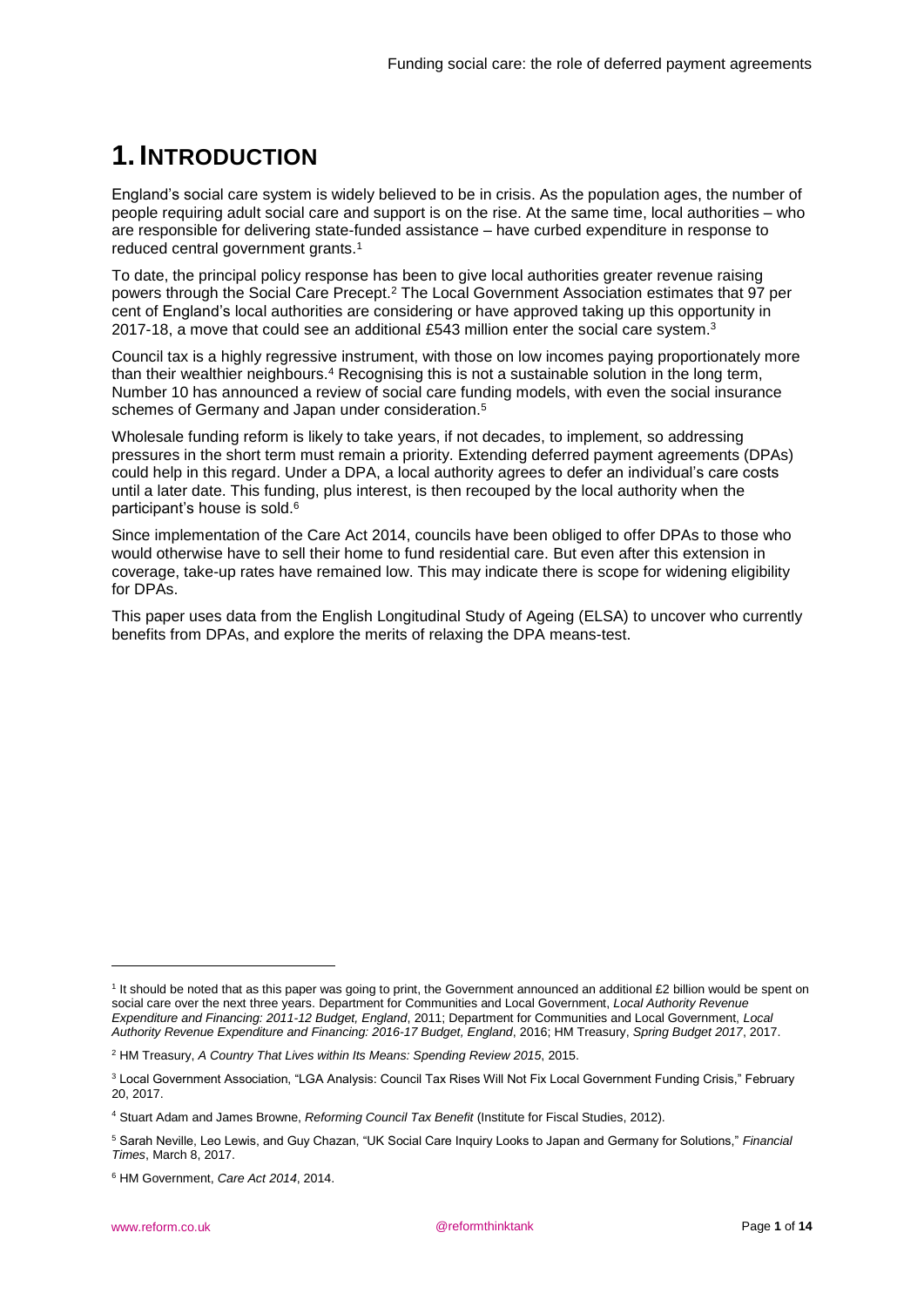# <span id="page-5-0"></span>**2. DPAS: RECENT HISTORY**

## <span id="page-5-1"></span>**2.1. ELIGIBILITY**

How to fund the social care needs of England's ageing population is a question that is attracting increasing levels of scrutiny. In the UK's £6.8 trillion housing market, many see a resource that could significantly boost self-funded social care.<sup>7</sup> Equity release – a scheme available on the private market whereby individuals exchange equity in their home for a lump sum or an income stream – has increased in popularity in recent years.<sup>8</sup>

A condition of taking out an equity release product, however, is that the policyholder (or their spouse) must live in the property in question, thereby excluding single-person households with residential care needs.<sup>9</sup> This restriction can create significant difficulty. State support for social care is highly meanstested, with eligibility limited to those with assets worth less than £23,250.<sup>10</sup> Before local authorities are obliged to step in, homeowners whose housing wealth is captured in the means test are required to finance their residential care costs through the sale of their home.

DPAs are designed to address this issue. Under the scheme, local authorities cover the cost of an individual's social care. The fees are then recouped by the local authority once the individual, or their estate, sells the asset. Interest is charged on the value of these loans – set at gilt rates plus 0.15 per cent – and much like equity release, the policyholder is not allowed to go into negative equity.<sup>11</sup>

## <span id="page-5-2"></span>**2.2. A 'UNIVERSAL' DEFERRED PAYMENT SCHEME**

DPAs ensure no one is forced to sell their home to pay for residential care – a sound policy objective. Those entering residential care are unlikely to be well equipped to execute a complex financial transaction. Neither is it a good idea to expedite the sale of housing assets. Sellers that use quick sale property agents typically receive 25 per cent below market value.<sup>12</sup>

Until recently, however, local authorities were not obliged to offer deferred payments.<sup>13</sup> As a result, provision was patchy. A survey conducted by the Department of Health, the Association of Directors of Adult Social Services and the National Association of Financial Assessment Officers reported that while some local authorities were issuing hundreds of deferred payments a year, others provided none.<sup>14</sup>

The Care Act 2014 now requires all of England's local authorities to offer a DPA to those that:

- do not have a spouse or dependent living in their home;
- have been assessed by the local authority as having residential care needs; and
- have non-housing assets less than £23,250.<sup>15</sup>

By moving to a 'universal' scheme, the Department of Health forecast that the number of DPAs would rise from 4,000 in 2012, to between 8,600 (low uptake estimate) and 12,300 (central estimate) by 2015-16.<sup>16</sup> On the central estimate, this growth would see nearly 20 per cent of new self-funders

 $13$  Ibid.

 $14$  Ibid.

 $15$  Ibid.

<sup>-</sup><sup>7</sup> Savills, "UK Homes Worth a Record £6.8 Trillion as Private Housing Wealth Exceeds £5 Trillion," January 18, 2017.

<sup>8</sup> Equity Release Council, *Equity Release Market Report: Autumn 2016*, 2016.

<sup>9</sup> Equity Release Council, "What Happens If I Have an Equity Release Plan, and Need to Move into Long-Term Care?," March 3, 2017.

<sup>10</sup> HM Government, *The Care and Support (Deferred Payment) Regulations 2014*, 2014.

 $11$  Ibid.

<sup>12</sup> Department of Health, *Impact Assessment: Universal Deferred Payment Scheme*, 2013.

<sup>16</sup> Department of Health, *The Care Act 2014: Draft Regulations and Guidance for Implementation of Part 1 of the Act in 2015/16*, 2014.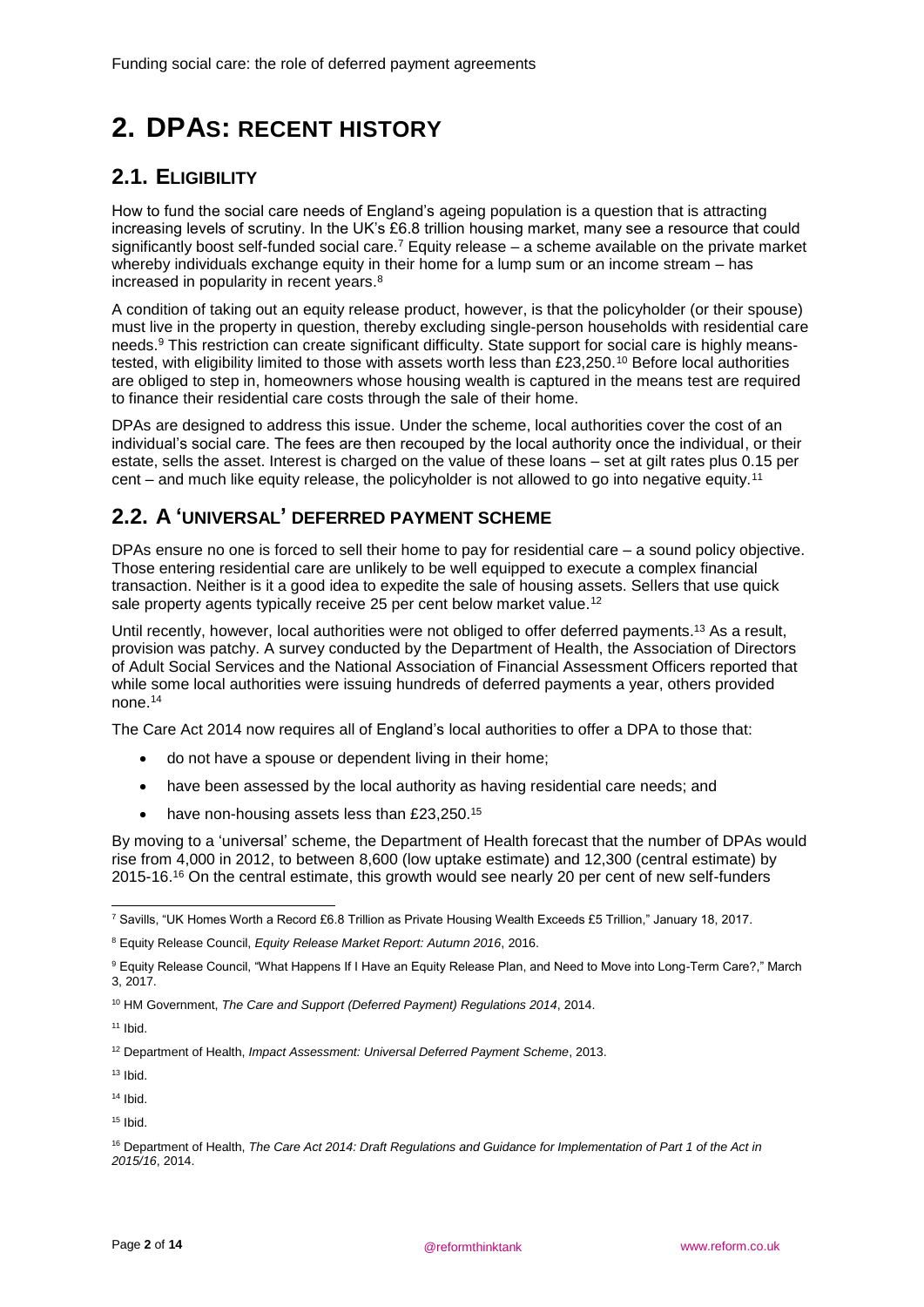taking up a DPA.

## <span id="page-6-0"></span>**2.3. UPTAKE SINCE THE CARE ACT 2014**

This uplift, however, has not materialised. Experimental data collected by NHS Digital found that out of 55 local authorities in England, just 1,300 DPAs were written in 2015-16 – the first financial year in which the mandatory DPA scheme was in force.<sup>17</sup> Assuming this sample is representative of the 152 local authorities offering adult social services in the country, these data suggest that only 3,600 DPAs were issued in 2015-16 – less than a third of the Government's original estimate and lower than the figure in 2012.<sup>18</sup>

Data quality may explain the apparent decline in DPA activity. Both surveys were voluntary, meaning that either could be unrepresentative of local authorities in England. The baseline figures contained in the 2012 survey data did not, however, form part of the Department's forecasting, so this cannot account for why their projections were so optimistic. Instead, the predicted increase in DPA activity was underpinned by two key assumptions. The Department used the local authority survey data to estimate that 27 per cent of those eligible for a DPA would take one out.<sup>19</sup> Meanwhile modelling from the Personal Social Services Research Unit (PSSRU) was used to determine that three quarters of new self-funders would be eligible for a DPA. 20

The apparent overestimation of DPA take-up must, therefore, be due to an inaccurate assumption on either eligibility or uptake rates. The English Longitudinal Study of Ageing (ELSA), a survey of older people in England, offers a way of assessing the former. By applying the DPA criteria to ELSA respondents, *Reform* estimates only 45 per cent of self-funders would be eligible for a DPA if they required residential care, a figure significantly lower than the Department of Health's estimate of 75 per cent. 21

Methodological differences partly explain this discrepancy. The PSSRU model looks at those who already have residential care needs. *Reform*'s analysis, by contrast, assesses the eligibility of individuals if they were to develop residential care needs. As such, the *Reform* analysis assumes that everybody in the ELSA sample has the same probability of needing care, regardless of their personal characteristics such as age and income.

To ensure that the two methodologies are comparable, *Reform*'s analysis restricts the ELSA sample to those older than 75. This is the group most likely to need care as it accounts for three quarters of residential care demands.<sup>22</sup> Therefore younger individuals that would bias the eligibility estimates downwards are excluded.

*Reform*'s eligibility estimate should be treated as a lower bound on the true value. This is because the effect of wealth on the probability of developing a disability is not taken into account. Nevertheless, plugging *Reform*'s 45 per cent figure into the Department's modelling yields an anticipated 6,600 DPAs – still higher than the actual the 3,600 that prevailed, but much closer than the 12,300 initially predicted. This suggests that while both uptake and eligibility were overestimated, the latter was relatively more important in preventing an increase in DPA take-up. *Reform*'s eligibility estimate, therefore, explains two thirds of the gap between the Department's projection and the indicative number of DPAs issued in 2015-16.

<sup>1</sup> <sup>17</sup> Adult Social Care Statistics and NHS Digital, *Personal Social Services: Expenditure and Unit Costs England 2015-16*, 2016.

 $18$  Ibid.

 $19$  This figure is inferred from the fact that there are 61.500 self-funders in 2015-16, 75 per cent of which are assumed eligible for a DPA, and 20 per cent are projected to take one out. Department of Health, *The Care Act 2014: Draft Regulations and Guidance for Implementation of Part 1 of the Act in 2015/16*.

<sup>&</sup>lt;sup>20</sup> The original impact assessment was based on a central uptake estimate of 30 per cent and an eligibility assumption of twothirds. These figures were revised in the Department's 2014 consultation. Ibid.

<sup>&</sup>lt;sup>21</sup> Self-funders are defined as those who are not eligible for local authority financed residential care. For a more detailed description of identifying the DPA eligible individuals, see the technical appendix.

<sup>22</sup> England and Wales data. Office for National Statistics, *Changes in the Older Resident Care Home Population between 2001 and 2011*, 2014.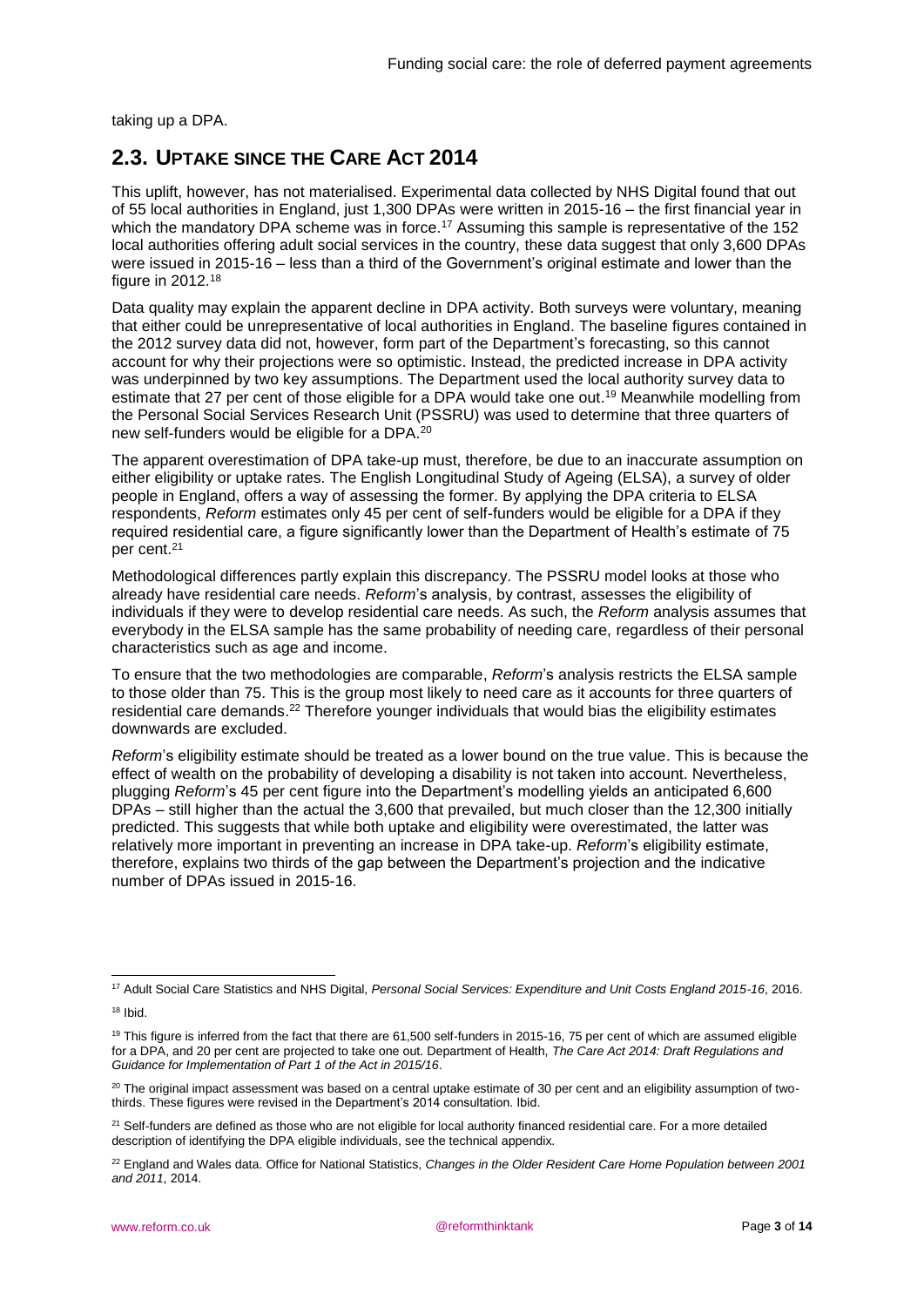# <span id="page-7-0"></span>**3.EXPANDING ELIGIBILITY**

*Reform*'s analysis suggests lower than expected eligibility can account for the disappointing levels of DPA activity indicated by NHS Digital's survey. This chapter, therefore, explores the implications of relaxing the DPA means test. First, the characteristics of those already eligible for a DPA are considered. Then, the ELSA sample is used to describe who would gain from raising the non-housing wealth condition to £100,000.

## <span id="page-7-1"></span>**3.1. WHO CURRENTLY BENEFITS FROM DPAS?**

In the current fiscal climate, it is more important than ever to ensure assistance is targeted on those most in need of help. To gauge whether it would be worthwhile expanding DPA coverage, therefore, it is first necessary to consider who currently benefits from a DPA.

[Table 1](#page-7-2) presents the descriptive statistics for the over 75s in the ELSA dataset – henceforth, 'total cohort' – and those that would be eligible for a DPA if they were to acquire residential care needs. It is important to note that the eligibility criteria detailed in Chapter 2 were not dependent upon a minimum level of housing equity. In practice, however, DPAs are not taken up by those with housing assets of less than £35,000 – the average cost of one year's worth of care.<sup>23</sup> Therefore, in order to better compare the beneficiaries of DPAs with other groups, the condition that DPA eligible people should have housing assets of no less than £35,000 is introduced.<sup>24</sup>

[Table 1](#page-7-2) reveals the DPA-eligible group is poorer than the total cohort in terms of income and nonhousing wealth (in the subsequent tables, the lighter coloured cells indicate greater wealth or income than the comparator group). The literature has documented a high correlation between income and non-housing assets, so the fact that those eligible for a DPA – who by construction have low nonhousing assets – are also income poor is not surprising.<sup>25</sup> In terms of housing wealth, however, the DPA-eligible group outperforms the total cohort due to the minimum equity condition stated above.

| Total cohort          |                                                 |                                                      | <b>DPA</b>                                            |                                                 |                                                      |                                                       |  |
|-----------------------|-------------------------------------------------|------------------------------------------------------|-------------------------------------------------------|-------------------------------------------------|------------------------------------------------------|-------------------------------------------------------|--|
| <b>Statistic</b>      | <b>Equivalised total</b><br>weekly income $(E)$ | <b>Equivalised total net</b><br>housing wealth $(E)$ | <b>Equivalised gross non-</b><br>housing wealth $(E)$ | <b>Equivalised total</b><br>weekly income $(E)$ | <b>Equivalised total net</b><br>housing wealth $(E)$ | <b>Equivalised gross non-</b><br>housing wealth $(E)$ |  |
| % total cohort        | 100%                                            |                                                      |                                                       | 15.6%                                           |                                                      |                                                       |  |
| Mean                  | 326.48                                          | 180.122.70                                           | 90.806.84                                             | 245.04                                          | 198.960.46                                           | 8.730.93                                              |  |
| Lower quartile        | 199.21                                          | 76.000.00                                            | 5,750.00                                              | 175.00                                          | 125.000.00                                           | 2,950.00                                              |  |
| Median                | 278.76                                          | 146.666.67                                           | 22,000.00                                             | 225.41                                          | 170.000.00                                           | 7,603.00                                              |  |
| <b>Upper quartile</b> | 400.73                                          | 250,000.00                                           | 69.333.33                                             | 292.00                                          | 250,000.00                                           | 13.785.00                                             |  |

### <span id="page-7-2"></span>**Table 1: DPA-eligible group compared with the total cohort**

Source: *Reform* modelling of ELSA data

The equity required to have a DPA also means it is possible that this group is better off than those receiving local authority funded care. To evaluate this, the income and wealth distribution of the DPAeligible group and those that would be eligible for residential local authority support is presented in [Table 2.](#page-8-1)

Again, the DPA-eligible group is significantly poorer in terms of income. The explanatory factor here is the relationship status of those who are eligible for DPAs. Even after income is equivalised – that is, weighted to reflect the number of people in each household – single people tend to be poorer than their peers who have a partner.<sup>26</sup> This interpretation is given further support by the fact the DPA group is more income rich than single-person households eligible for means-tested social care support.

<sup>1</sup>  $^{23}$  It should be noted that due to the fact that people with housing equity of less than £35,000 cannot realistically benefit from a DPA, there is a fringe group that is neither eligible for local authority support, nor can use housing equity to fund care. Adult Social Care Statistics and NHS Digital, *Personal Social Services: Expenditure and Unit Costs England 2015-16*.

<sup>&</sup>lt;sup>24</sup> In gauging potential uptake figures, a lower equity limit is not imposed as this would be captured in the 27 per cent uptake assumption.

<sup>25</sup> Sonia Sodha, *Housing-Rich, Income-Poor: The Potential of Housing Wealth in Old Age*, 2005.

<sup>&</sup>lt;sup>26</sup> For more information on equivalisation, please refer to the technical appendix.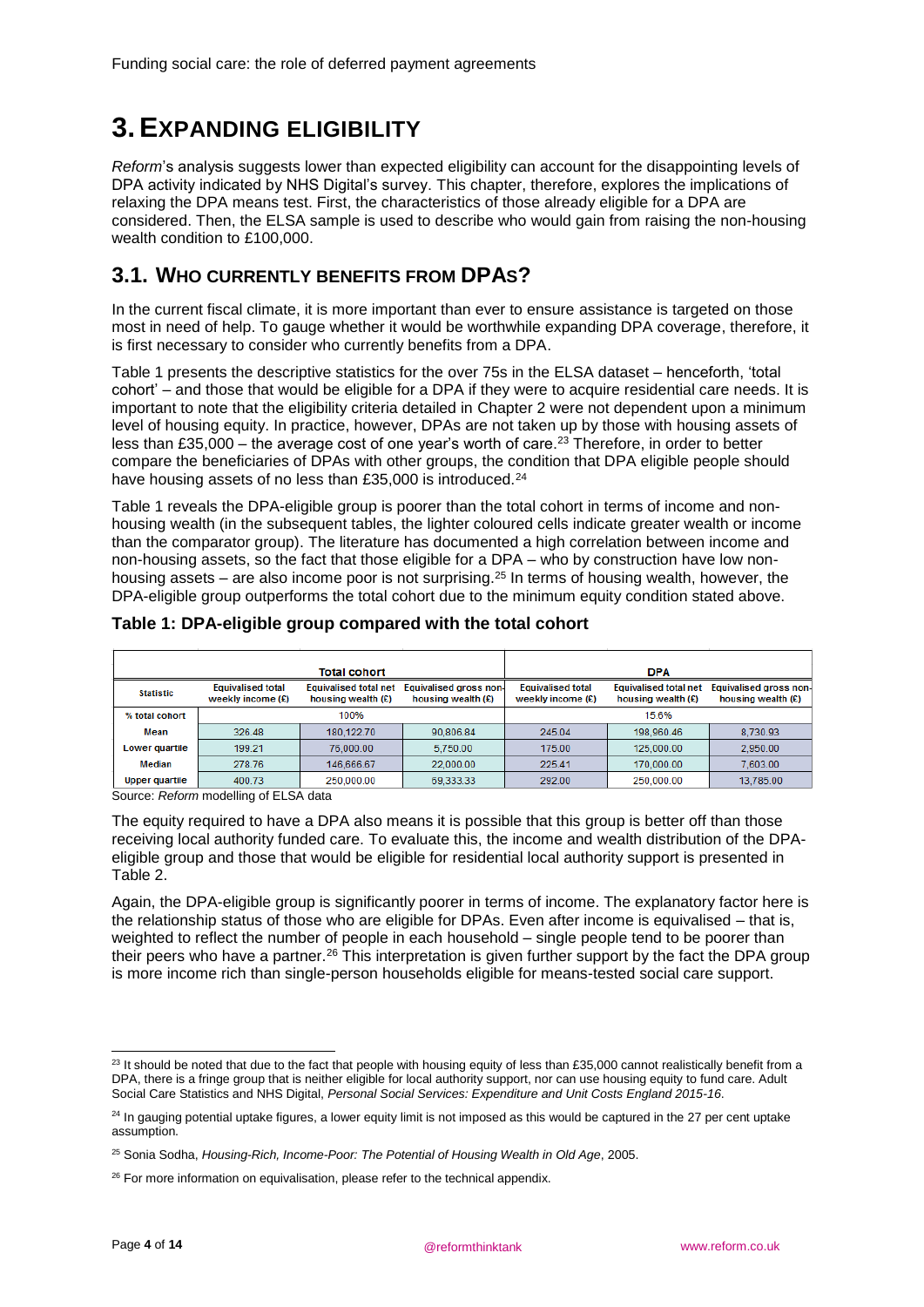| LA: Residential Care             |                                                 |                                                      |                                                | <b>DPA</b>                                      |                                                      |                                                       |
|----------------------------------|-------------------------------------------------|------------------------------------------------------|------------------------------------------------|-------------------------------------------------|------------------------------------------------------|-------------------------------------------------------|
| <b>Statistic</b>                 | <b>Equivalised total</b><br>weekly income $(E)$ | <b>Equivalised total net</b><br>housing wealth $(E)$ | Equivalised gross non-<br>housing wealth $(E)$ | <b>Equivalised total</b><br>weekly income $(E)$ | <b>Equivalised total net</b><br>housing wealth $(E)$ | <b>Equivalised gross non-</b><br>housing wealth $(E)$ |
| % total cohort                   | 39.8%                                           |                                                      |                                                | 15.6%                                           |                                                      |                                                       |
| Mean                             | 270.83<br>89.440.81<br>9,498.52                 |                                                      | 245.04                                         | 198.960.46                                      | 8,730.93                                             |                                                       |
| 0.00<br>186.58<br>Lower quartile |                                                 |                                                      | 2.033.33                                       | 175.00                                          | 125,000.00                                           | 2.950.00                                              |
| Median                           | 248.33                                          | 80,000.00                                            | 6.666.67                                       | 225.41                                          | 170.000.00                                           | 7,603.00                                              |
| <b>Upper quartile</b>            | 323.00                                          | 133.333.33                                           | 15,500.00                                      | 292.00                                          | 250,000.00                                           | 13,785.00                                             |

<span id="page-8-1"></span>

| Table 2: DPA-eligible group compared with eligible for residential care support |  |  |  |  |  |
|---------------------------------------------------------------------------------|--|--|--|--|--|
|---------------------------------------------------------------------------------|--|--|--|--|--|

<span id="page-8-0"></span>Source: *Reform* modelling of ELSA data

## **3.2. CHANGING THE DPA MEANS-TEST**

The previous section demonstrates that DPAs benefit individuals that are worse off than the general population, both in terms of income and wealth. Moreover, those eligible for DPAs have lower incomes than beneficiaries of local authority funded residential care (although the opposite is true with respect to assets). In other words, assistance is being directed towards those most in need.

Given the well-targeted nature of DPA support, and in the context of Chapter 2's analysis, how could this scheme be extended and who would benefit from reform? An obvious way of expanding eligibility would be to increase the value of non-housing assets below which individuals would gain DPA eligibility to £100,000. This would extend support to people that are, by construction, wealthier than the existing DPA cohort, but would still face substantial asset depletion if they went into residential care. Such a move would be in line with the Dilnot Commission's recommendation of increasing the means-test for local authority support to £100,000.<sup>27</sup>

[Table 3](#page-8-2) details the number of people that would benefit from such a reform. The group which would be newly eligible for a DPA after relaxing the means test is labelled DPA100k. The table shows that DPA eligibility would increase from to 27.1 to 37.7 per cent of the total cohort – equivalent to 62.6 per cent of the self-funder group.<sup>28</sup> If DPA uptake had been 27 per cent in 2015-16, this intervention would have seen activity reach 10,300.

### <span id="page-8-2"></span>**Table 3: DPA and DPA100k coverage figures**

|            | Percentage of total<br>cohort eligible | Percentage of new<br>self-funders eligible | Implied number of<br><b>DPAs in 2015-16</b> |
|------------|----------------------------------------|--------------------------------------------|---------------------------------------------|
| <b>DPA</b> | 27 1                                   | 45.0                                       | 7.400                                       |
| DPA100k    | 37 7                                   | 62.6                                       | 10.300                                      |

To explore whether such a move would be desirable, [Table 4](#page-8-3) characterises the beneficiaries of the DPA100k group under the same equity condition as in [Table 1.](#page-7-2) Similar to the previous DPA group, DPA100k is poorer both in terms of income and non-housing assets than the total cohort. Even if the means test were relaxed, therefore, DPAs would remain targeted at a group that is relatively poorer in terms of income and non-housing assets.<sup>29</sup>

### <span id="page-8-3"></span>**Table 4: Total cohort compared with DPA100k**

|                       |                                                 | Total cohort                                         |                                                       |                                                 | DPA100k                                              |                                                       |
|-----------------------|-------------------------------------------------|------------------------------------------------------|-------------------------------------------------------|-------------------------------------------------|------------------------------------------------------|-------------------------------------------------------|
| <b>Statistic</b>      | <b>Equivalised total</b><br>weekly income $(E)$ | <b>Equivalised total net</b><br>housing wealth $(E)$ | <b>Equivalised gross non-</b><br>housing wealth $(E)$ | <b>Equivalised total</b><br>weekly income $(E)$ | <b>Equivalised total net</b><br>housing wealth $(E)$ | <b>Equivalised gross non-</b><br>housing wealth $(E)$ |
| % total cohort        | 100%                                            |                                                      |                                                       | 24.4%                                           |                                                      |                                                       |
| Mean                  | 326.48                                          | 180.122.70                                           | 90.806.84                                             | 269.87                                          | 223.579.77                                           | 23.919.15                                             |
| Lower quartile        | 199.21                                          | 76,000.00                                            | 5.750.00                                              | 178.79                                          | 128.725.25                                           | 5.004.50                                              |
| Median                | 278.76                                          | 146.666.67                                           | 22.000.00                                             | 239.92                                          | 180,000,00                                           | 14.659.00                                             |
| <b>Upper quartile</b> | 400.73                                          | 250,000.00                                           | 69.333.33                                             | 325.14                                          | 260,000.00                                           | 36.364.75                                             |
| $\sim$ $\sim$         | .<br>$\cdot$ $ \cdot$ $\cdot$ $\cdot$ $\cdot$   |                                                      |                                                       |                                                 |                                                      |                                                       |

Source: *Reform* modelling of ELSA data

-<sup>27</sup> Dilnot Commission, *Fairer Care Funding: The Report of the Commission on Funding of Care and Support*, 2011.

<sup>28</sup> This figure is based on the assumption that eligibility for local authority care remains unchanged.

<sup>29</sup> It should be noted that this time the DPA group has substantially higher non-housing assets, but this does not put them in a better position as liquidating housing assets through private products is not available to single person households.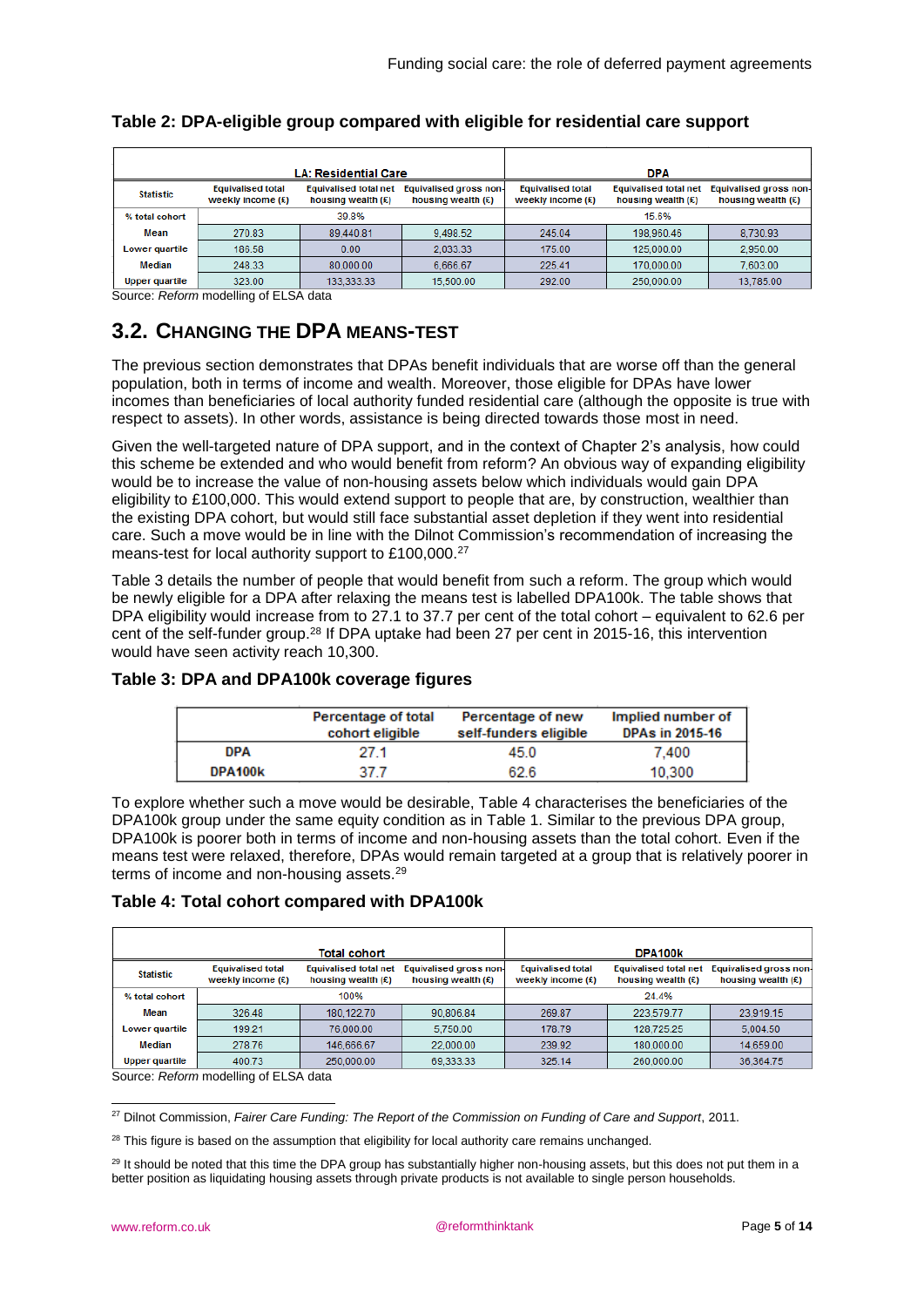To make these comparisons starker, the group that would gain eligibility to a DPA through changing the means test – that is, the people who are part of the DPA100k, but not the original  $DPA$  group – is presented in [Table 5.](#page-9-0) The comparison shows that the 'newly eligible' group is very similar to the total cohort in terms of income. In other words, the fact that the DPA100k group appears to be significantly worse off than the general population is driven by the people who are currently eligible, rather than those that would be added by extending the policy.

| Total cohort           |                                                                                                |                                                |                                                | <b>Newly eligible</b>              |                                                |                                                |
|------------------------|------------------------------------------------------------------------------------------------|------------------------------------------------|------------------------------------------------|------------------------------------|------------------------------------------------|------------------------------------------------|
| <b>Statistic</b>       | <b>Equivalised total</b><br>income                                                             | <b>Equivalised total net</b><br>housing wealth | <b>Equivalised gross</b><br>non-housing wealth | <b>Equivalised total</b><br>income | <b>Equivalised total net</b><br>housing wealth | <b>Equivalised gross</b><br>non-housing wealth |
| 100%<br>% total cohort |                                                                                                |                                                | 8.8%                                           |                                    |                                                |                                                |
| mean                   | 326.48                                                                                         | 180.122.70                                     | 90.806.84                                      | 313.81                             | 267.137.02                                     | 50.790.62                                      |
| 25%                    | 199.21                                                                                         | 76,000.00                                      | 5.750.00                                       | 190.32                             | 150,000.00                                     | 32,536.75                                      |
| 50%                    | 278.76                                                                                         | 146.666.67                                     | 22.000.00                                      | 290.30                             | 212,500.00                                     | 47,000.00                                      |
| 75%                    | 400.73                                                                                         | 250,000.00                                     | 69.333.33                                      | 403.90                             | 300.000.00                                     | 63,802.75                                      |
|                        | $O_{\text{c} \rightarrow \text{m} \times \text{c}}$ . Defease see delling of $\Box$ CA, detail |                                                |                                                |                                    |                                                |                                                |

### <span id="page-9-0"></span>**Table 5: Total cohort compared with newly eligible group**

Source: *Reform* modelling of ELSA data

These contrasts are illustrated by [Figure 1,](#page-9-1) which plots the cumulative distribution of equivalised income. As detailed above, the newly eligible group is very similar to the total cohort. However, 72.8 per cent of the DPA group and 63.7 per cent of the DPA100k group have weekly incomes that are lower than £326.48: the median for the total cohort.

<span id="page-9-1"></span>



Source: *Reform* modelling of ELSA data

The story for net housing wealth, set out in [Figure 2,](#page-10-1) is more complicated. Twenty per cent of the total cohort have no housing wealth at all, so at the lower tail of the distribution, the DPA and DPA100k groups fare better than the total sample. As to be expected, those newly eligible for a DPA if the means-test were raised to £100,000 are wealthier than those already with access to support. However, this group also has greater housing assets than the total cohort.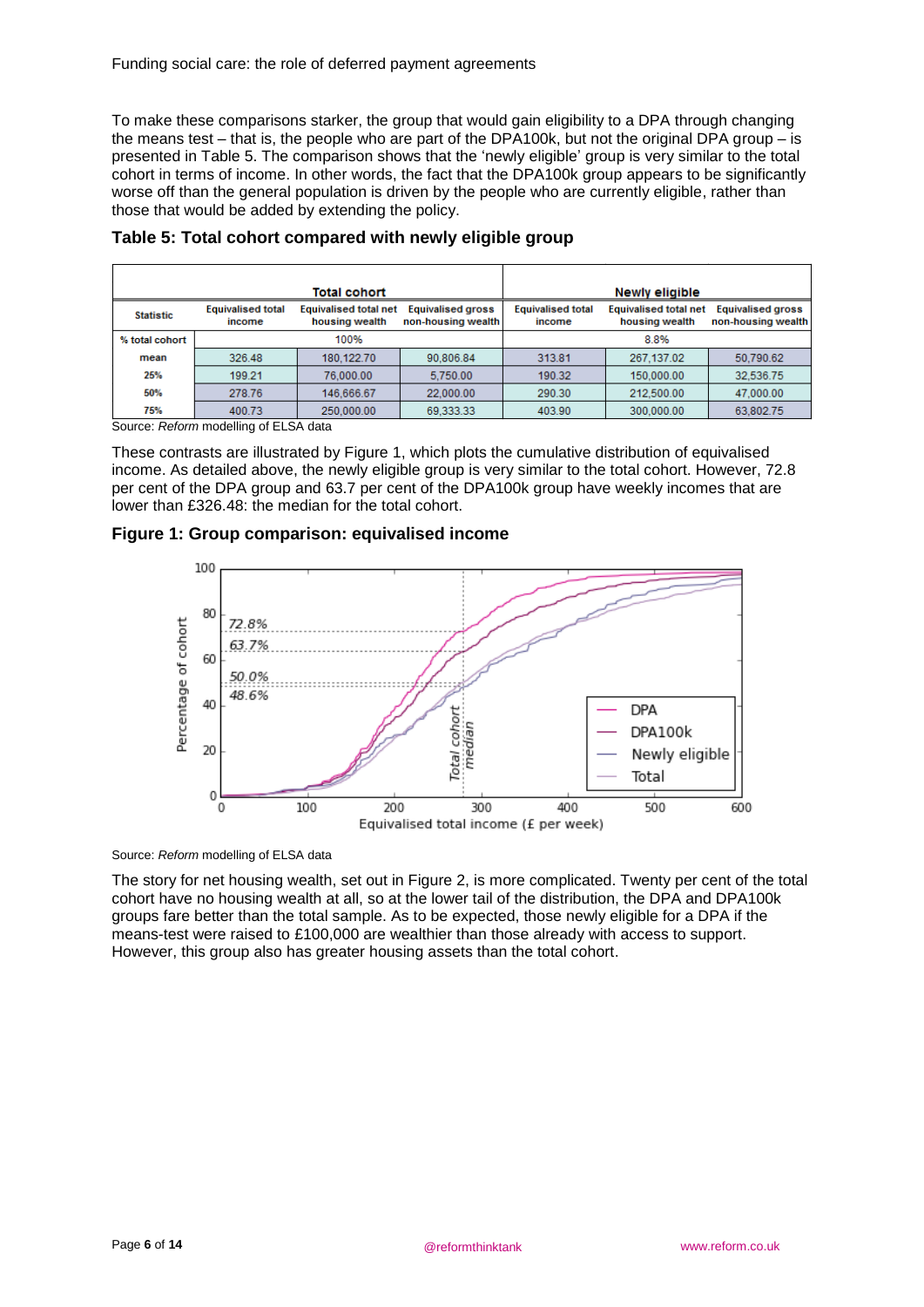

### <span id="page-10-1"></span>**Figure 2: Group comparison: housing wealth**

Source: *Reform* modelling of ELSA data

The picture for non-housing assets, depicted in [Figure 3,](#page-10-2) is more complicated still. By construction, the DPA and DPA100k groups will have significantly lower non-housing assets than the rest of the sample. Of the DPA100k group, 74.3 per cent do not have sufficient non-housing assets to pay for one year of stay at a residential home – £35,000 – compared to 59.4 per cent of the total cohort. For the newly eligible group, however, only 28.8 per cent would be unable to pay for a year's worth of residential care out of their savings. Because of the eligibility test's design, no one from the original DPA group would be able to finance a year's worth of residential social care out of their savings.

<span id="page-10-2"></span>



<span id="page-10-0"></span>Source: *Reform* modelling of ELSA data

## **3.3. MERITS OF REFORM**

It would be inefficient to invest in extending DPAs if the beneficiaries of reform were already able to fund residential care costs, either through their income or assets. [Table 4](#page-8-3) and [Figure 1](#page-9-1) demonstrate that raising the DPA means-test would benefit those with incomes that are similar to the total cohort. Nevertheless, the newly eligible group is poorer than the general population, and only 1 per cent of them would be able to meet the weekly cost of residential care through their income.

The newly eligible group do, however, have significant non-housing assets, with the majority able to cover a year's worth of care. But Forder and Fernandez (2012) estimate the average stay in a care home is 2.2 years.<sup>30</sup> Of those that would gain DPA eligibility through raising the means test, only 11.5 per cent could fund an average stay in a residential care home through their non-housing assets. In

<sup>1</sup> <sup>30</sup> Julien Forder and Jose-Luis Fernandez, *Length of Stay in Care Homes* (PSSRU, 2011).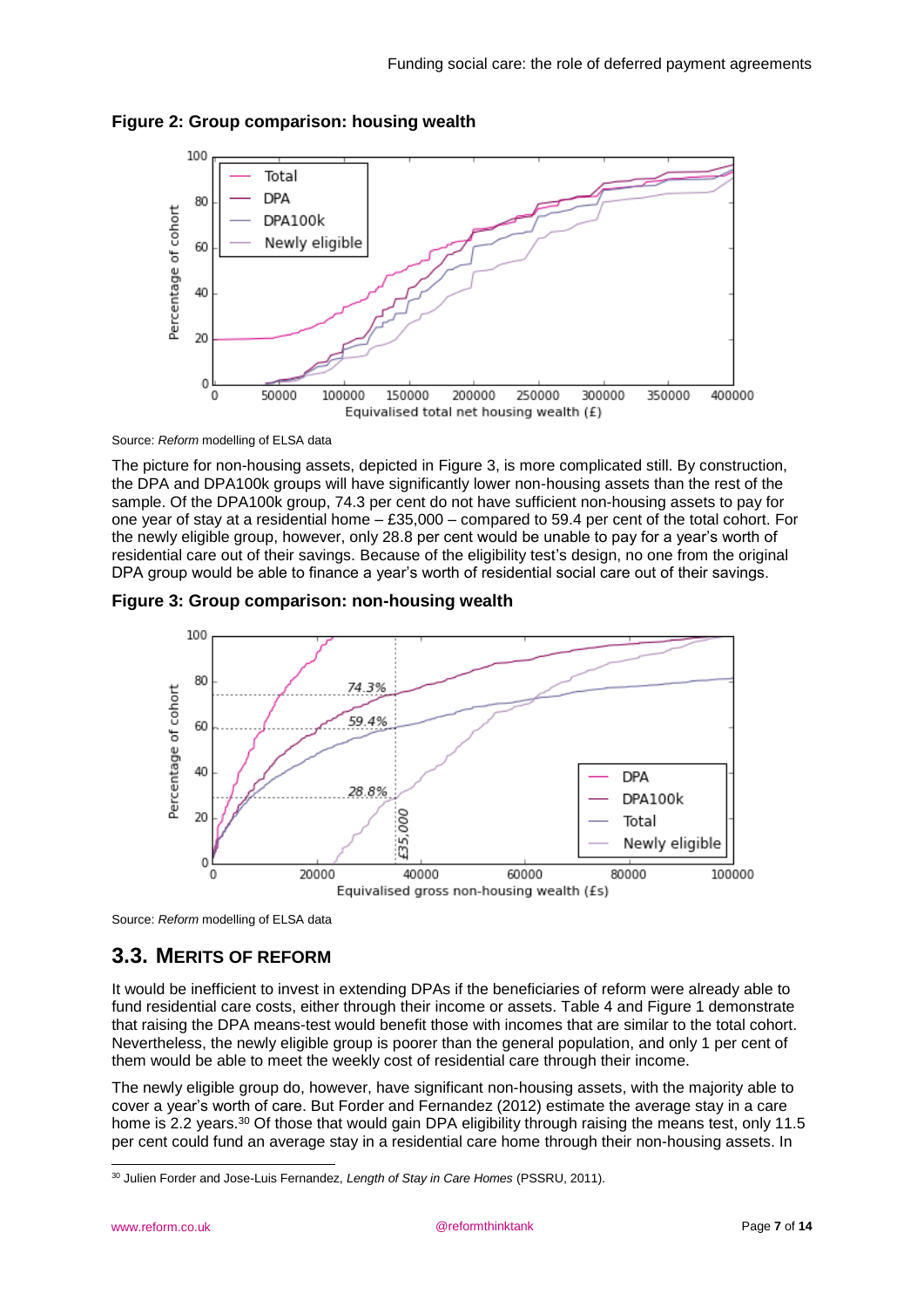the absence of reform, a person with savings of up to £100,00 would have to severely deplete their assets before they could access the wealth stored in their home. But given many of these individuals will need a DPA eventually, why not extend the option of a DPA up-front?

This intervention does not represent a significant financial commitment in the long-run. DPAs do create a cash-flow problem for local authorities in the short run, but because these loans are recouped, no wealth is transferred from the state to the individual – or vice versa. And while there may be concerns about the state taking on exposure to the housing market, as well as the risks attached to holding unoccupied housing assets, NHS digital's survey found that less than 3 per cent of the value of DPAs were written off in 2015-16.31

In sum, extending DPA coverage to those with non-housing assets under £100,000 would be a good way to help those self-funding their social care unlock the value stored in their home. Beyond this, however, the benefits of the policy begin to decline. The upper end of the newly eligible group has a similar level of income to the total cohort, while those with the highest assets in the newly eligible group would be able to cover the average cost of care. Extension of eligibility beyond the £100,000 threshold, therefore, would see support given to those who would be able to cover care costs through income or financial assets.

<sup>1</sup> <sup>31</sup> Adult Social Care Statistics and NHS Digital, *Personal Social Services: Expenditure and Unit Costs England 2015-16*.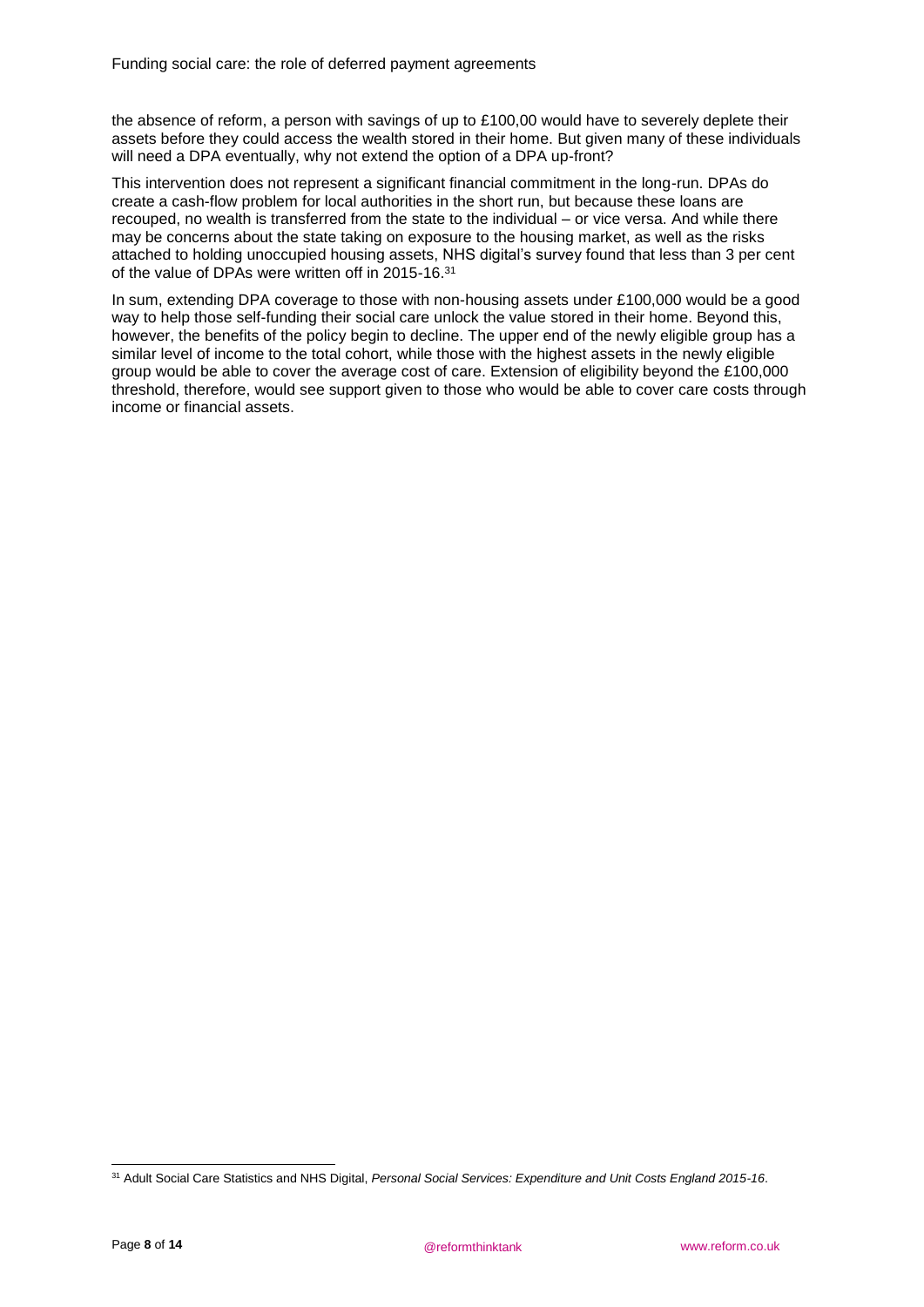# <span id="page-12-0"></span>**4. CONCLUSION**

This paper has explored whether DPAs could alleviate some of the pressure faced by self-funders of residential social care, and who would benefit from increased coverage.

*Reform*'s analysis shows that tighter than expected eligibility is the principal reason why the Government overstated the number of individuals that would take up a DPA following the introduction of a universal deferred payment scheme. Increasing the DPA means test from £23,250 to £100,000 would raise the percentage of self-funders eligible for support from 45.0 per cent to 62.6 per cent. Those gaining eligibility would have incomes marginally lower than the cohort as a whole, and higher non-housing assets. Without reform, however, these individuals would be unable to access the significant housing wealth they own to pay for residential care.

The case for reform is given further support when costs are considered. Because DPAs are recouped in the long-run, extending DPA eligibility through relaxing the means test is cost neutral. Raising the means test beyond £100,000, however, would extend support to individuals who could finance their residential care costs out of a combination of income and assets. In the absence of a private market for social care insurance, these individuals would benefit most from a state system that created some degree of risk sharing. Further research by *Reform*, published later this year, will explore what a system with these characteristics would look like.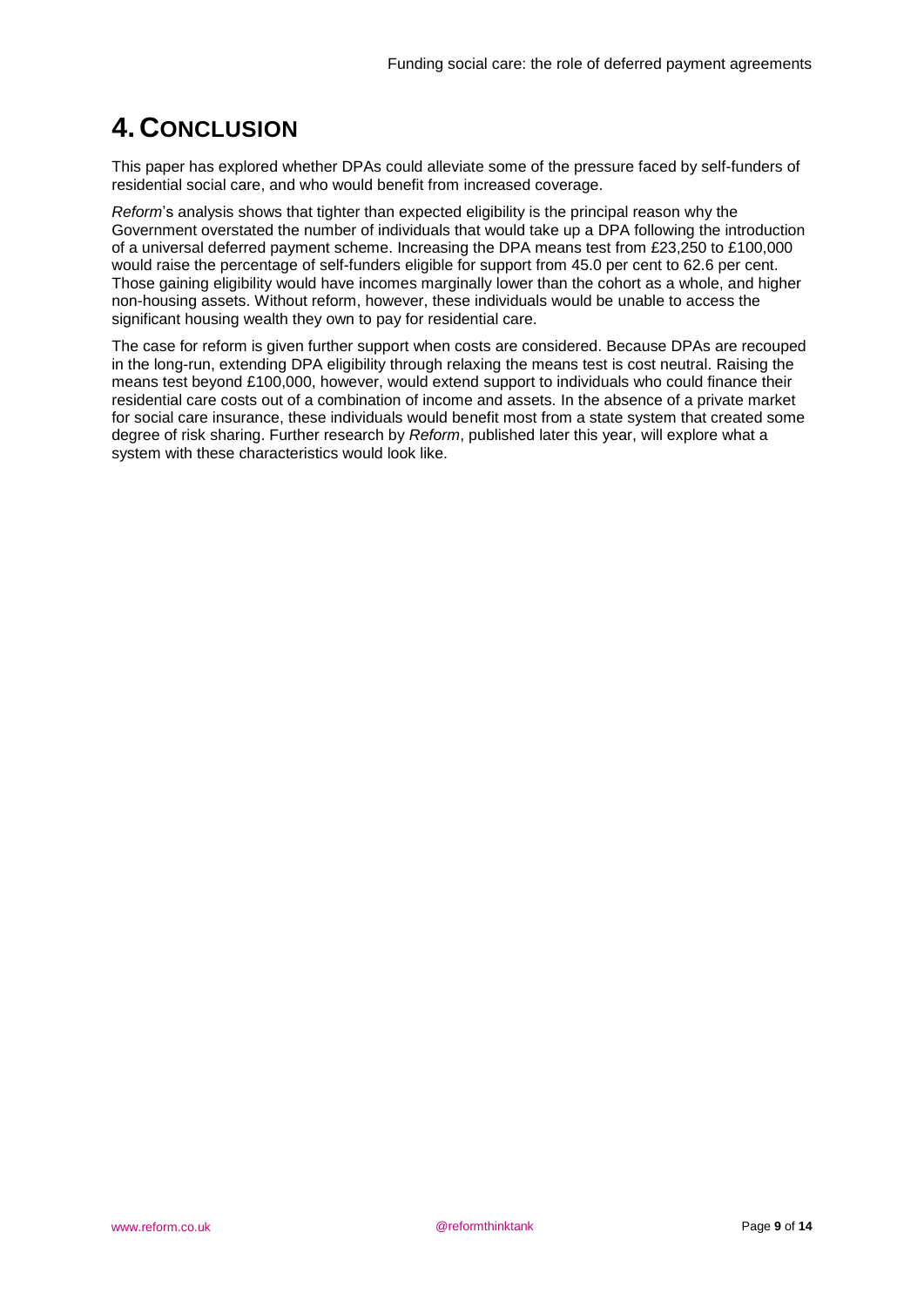# <span id="page-13-0"></span>**5.TECHNICAL APPENDIX**

In this appendix, a description of the variables and working assumptions behind the analysis in this paper is given. Where appropriate, the ELSA variable names are written in brackets.

## <span id="page-13-1"></span>**5.1. THE ELSA SAMPLE**

ELSA is a representative survey of people in England aged 50 and over. The study presented here utilises the seventh wave of the ELSA survey, which covers the year 2014-15.

ELSA provides household-level data on a number of characteristics that are of policy interest. Respondents are asked about their income, savings, housing assets and cohabitation status. This, in turn, allows us to identify with precision the group in 2014-2015 that would be eligible for a deferred payment agreement if they developed care needs, and speculate about what would happen if eligibility criteria were relaxed.

There are, however, limitations to using the ELSA data. Respondents are aged 50 and over, but three quarters of residential care demand comes from the over 75s.<sup>32</sup> To account for this, this analysis restricts the ELSA dataset to those over the age of 75. With this restriction, the total cohort group is composed of 2,364 households.

## <span id="page-13-2"></span>**5.2. EQUIVALISATION**

The analysis undertaken in this paper not only identifies the size of the DPA-eligible group. It also compares it to the general population, as well as the beneficiaries of local authority funded residential support.

ELSA's financial derived variables – developed by the Institute for Fiscal Studies (IFS) – are used to compare income and housing and non-housing wealth across these groups. To ensure these comparisons are fair, the different financial measures are equivalised – that is, weighted to reflect the number of individuals in each household. In developing these variables, the IFS uses the OECD's equivalisation scale, which counts household heads as 1.0, subsequent adults as 0.5, and children as 0.3<sup>33</sup>

Thus, for example, a person who lives with their spouse and one child would have an equivalence scale of 1.8. All financial variables used to compare groups (income, housing and non-housing wealth) are divided by the equivalence scale (bueq). This facilitates a fair comparison between the DPA-eligible groups, who predominantly consist of single-person households, with the wider population, where a large proportion of people live with their spouse.

## <span id="page-13-3"></span>**5.3. COMPARATOR VARIABLES**

Throughout the paper, different groups, defined in [5.5,](#page-15-0) are compared in terms of their income and assets. Such comparisons are made in Tables 1, 2, 4 and 5. In this section, a definition of the variables used to describe income and assets is given.

### 5.3.1. INCOME

The income measure used throughout the paper is the equivalised total income variable (eqtotinc\_bu\_s) derived by the IFS. It is a sum of self-reported weekly income from:

- **Employment**
- Self-employment
- Benefits
- State pension
- Private pension

<sup>1</sup> <sup>32</sup> Office for National Statistics, *Changes in the Older Resident Care Home Population between 2001 and 2011*.

<sup>33</sup> OECD, "What Are Equivalence Scales?," Webpage, (n.d.), accessed March 7, 2017.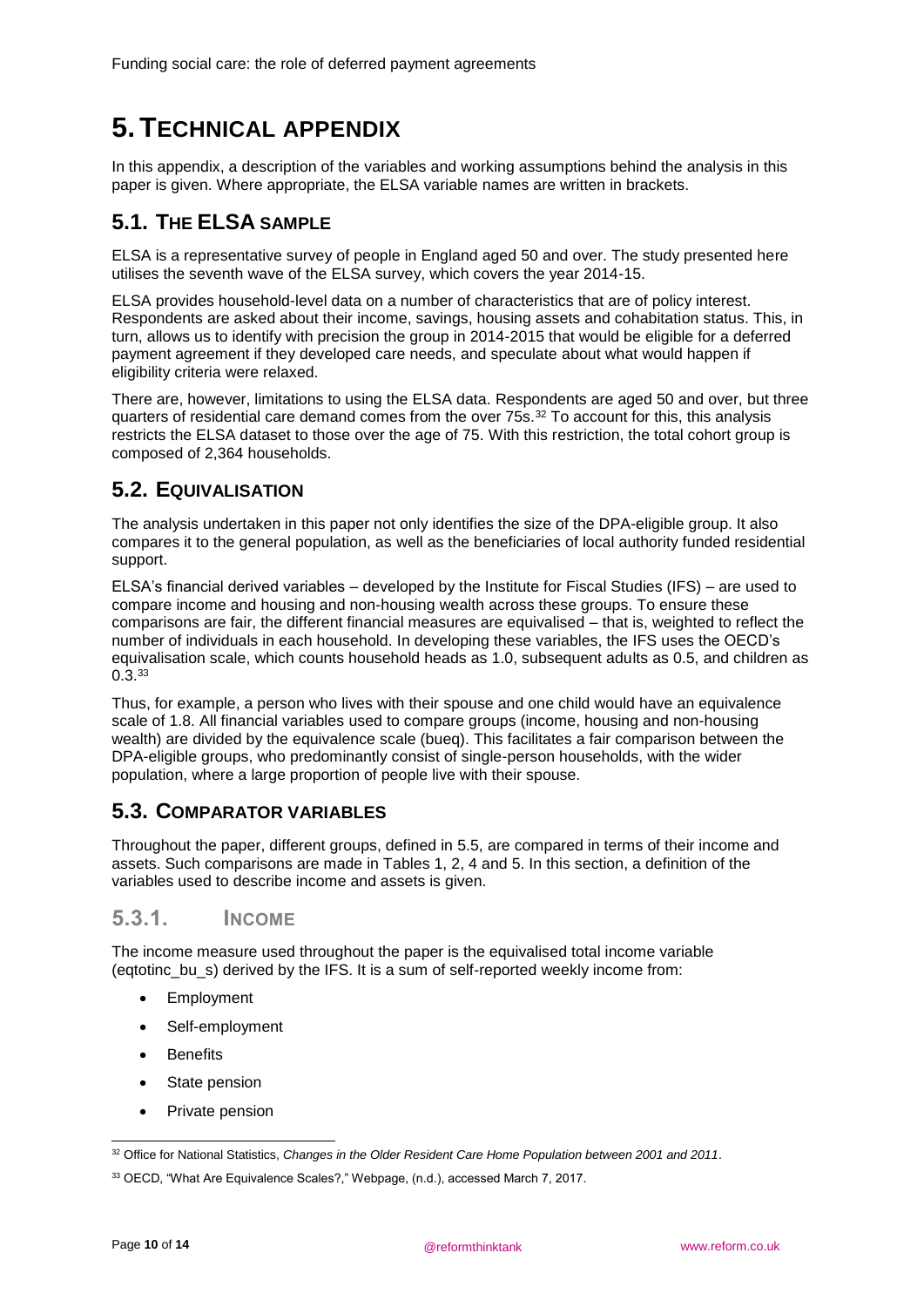- Asset income
- 'Other' income

The cumulative of these categories is then divided by the equivalence scale (bueq).

### 5.3.2. HOUSING ASSETS

The measure of housing assets used in this paper is equivalised total net housing wealth. This variable is constructed by adding together the value of self-reported total net primary housing wealth (nethw\_bu\_s) with the net value of all other housing assets (home\_bu\_i). This is then divided by the equivalence scale (bueq).

### 5.3.3. NON-HOUSING ASSETS

Non-housing assets are approximated by the IFS's derived variable gross total non-housing wealth (grosstotnhw\_bu\_s), which is a sum of physical (non-housing) and financial assets. This is then divided by the equivalence scale (bueq).

### <span id="page-14-0"></span>**5.4. ELIGIBILITY CRITERIA**

### <span id="page-14-1"></span>5.4.1. HOUSING AND NON-HOUSING WEALTH

Eligibility for local authority funded residential care or DPA support is partly determined by a means test. At the very least, individuals must have non-housing assets worth less than the upper capital limit, £23,250, to gain access to support.

To apply this test to the dataset, the IFS's measure of total gross non-housing wealth (grosstotnhw\_bu\_s) is used. A measure of gross wealth is used because individuals cannot offset debt against the value of their assets in the means test. This figure captures a *household*'s total wealth, whereas the means test for social care and DPA eligibility depends on the wealth of the *individual* requiring care. To account for this, the total non-housing wealth is divided by two if the household is led by a couple (futype).

Housing assets are also captured in a local authority means-test if the property is not disregarded. To measure housing wealth, total net primary housing wealth (nethw\_bu\_s) is added to the net value of other properties (home\_bu\_i). A net measure of wealth is used because individuals can offset mortgage debt against the value of their property. Again, to account for the fact the means test is judged at the individual level, the value of these assets is divided by two if the household is led by a couple (futype).

### <span id="page-14-2"></span>5.4.2. DEPENDENCY CRITERION

Eligibility for both DPAs and local authority residential support is partly determined by whether the applicant has a spouse or a dependent living in their home. The relevant legislation defines a dependent as a relative who is either aged 60 or over, is a child under the age of 18, or is incapacitated.<sup>34</sup>

To assess this criterion, the equivalence scale (bueq) variable derived by the IFS is used. A household is defined as having no dependents:

- If their equivalence scale is  $1 -$  that is, the household is composed of just one adult;
- Or the household has an equivalence score of 1.5, and the household lead is defined as 'single' (futype). This captures households that have two adults living together who are not spouses. Under the Care and Support Statutory guidance, if the property owner had residential care needs, and the other adult was neither disabled nor over 60, then the housing assets would be included in the means test.

By counting the second group of households in this way, the number of people eligible for a DPA may be overstated. Some of these households may contain a second adult that is over the age of 60 or

<sup>1</sup> <sup>34</sup> Department of Health, *Care and Support Statutory Guidance*, 2014.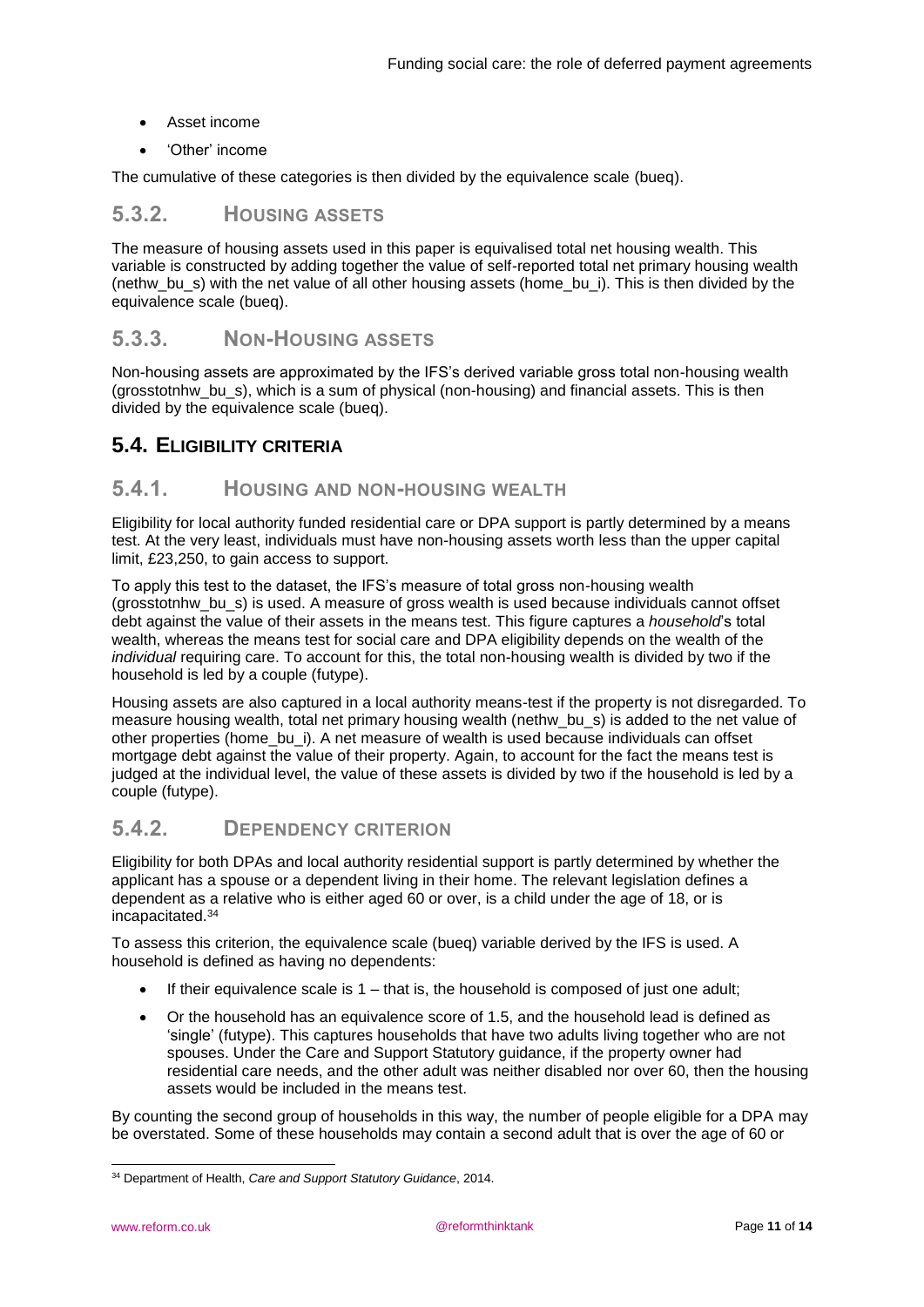have a disability. A further complication is added by the fact that the OECD equivalence scale counts adults as people aged 14 and over. As a result, some of these 'adults' may actually count as dependents under UK statute.

However, no households, either in the DPA group or the DPA100k group, met this second condition.

### <span id="page-15-0"></span>**5.5. DEFINING THE GROUPS**

The groups discussed in Chapters 2 and 3 are defined as follows.

### 5.5.1. LA SUPPORT: RESIDENTIAL CARE

Eligibility for local authority supported residential care is determined by meeting one of two conditions. The individual must have:

- Either housing and non-housing assets (defined in line with [5.4.1\)](#page-14-1) below £23,250 and have no spouse or dependents (defined in line with [5.4.2\)](#page-14-2);
- Or non-housing assets (defined in line with [5.4.1\)](#page-14-1) below £23,250 and have dependents (defined in line with [5.4.2\)](#page-14-2).

The resulting group represents 39.8 per cent of the total cohort.

### 5.5.2. DPA GROUP

The DPA-eligible group is identified by applying two restrictions to the full sample. Individuals must have:

- non-housing assets (defined in line with [5.4.1\)](#page-14-1) below £23,250; and
- no spouse or dependents (defined in line with [5.4.2\)](#page-14-2).

In Chapter 3, the financial characteristics of those that are both eligible and able to receive a DPA are explored. To do this, a further condition to the DPA group is added: that individuals must have housing equity (defined in line with [5.4.1\)](#page-14-1) worth more than £35,000 – the average cost of one year's worth of residential care.

The resulting group represents 15.6 per cent of the total cohort.

### 5.5.3. DPA100K GROUP

The DPA100k-eligible group is identified by applying two restrictions to the full sample. Individuals must have:

- non-housing assets (defined in line with [5.4.1\)](#page-14-1) below £100,000; and
- no spouse or dependents (defined in line with [5.4.2\)](#page-14-2).

In Chapter 3, the financial characteristics of those that are both eligible and able to receive a DPA at the adjusted means test are explored. To do this, a further condition to the DPA100k group is added: that individuals must have housing equity (defined in line with [5.4.1\)](#page-14-1) worth more than £35,000 – the average cost of one year's worth of residential care.

The resulting group represents 24.4 per cent of the total cohort.

### 5.5.4. NEWLY ELIGIBLE GROUP

The DPA100k-eligible group is identified by applying two restrictions to the full sample. Individuals must have:

- non-housing assets (defined in line with [5.4.1\)](#page-14-1) greater than £23,250 but less than £100,000; and
- no spouse or dependents (defined in line with [5.4.2\)](#page-14-2).

In Chapter 3, the financial characteristics of those that are both eligible and able to receive a DPA at the adjusted means test are explored. To do this, a further condition to the newly eligible group is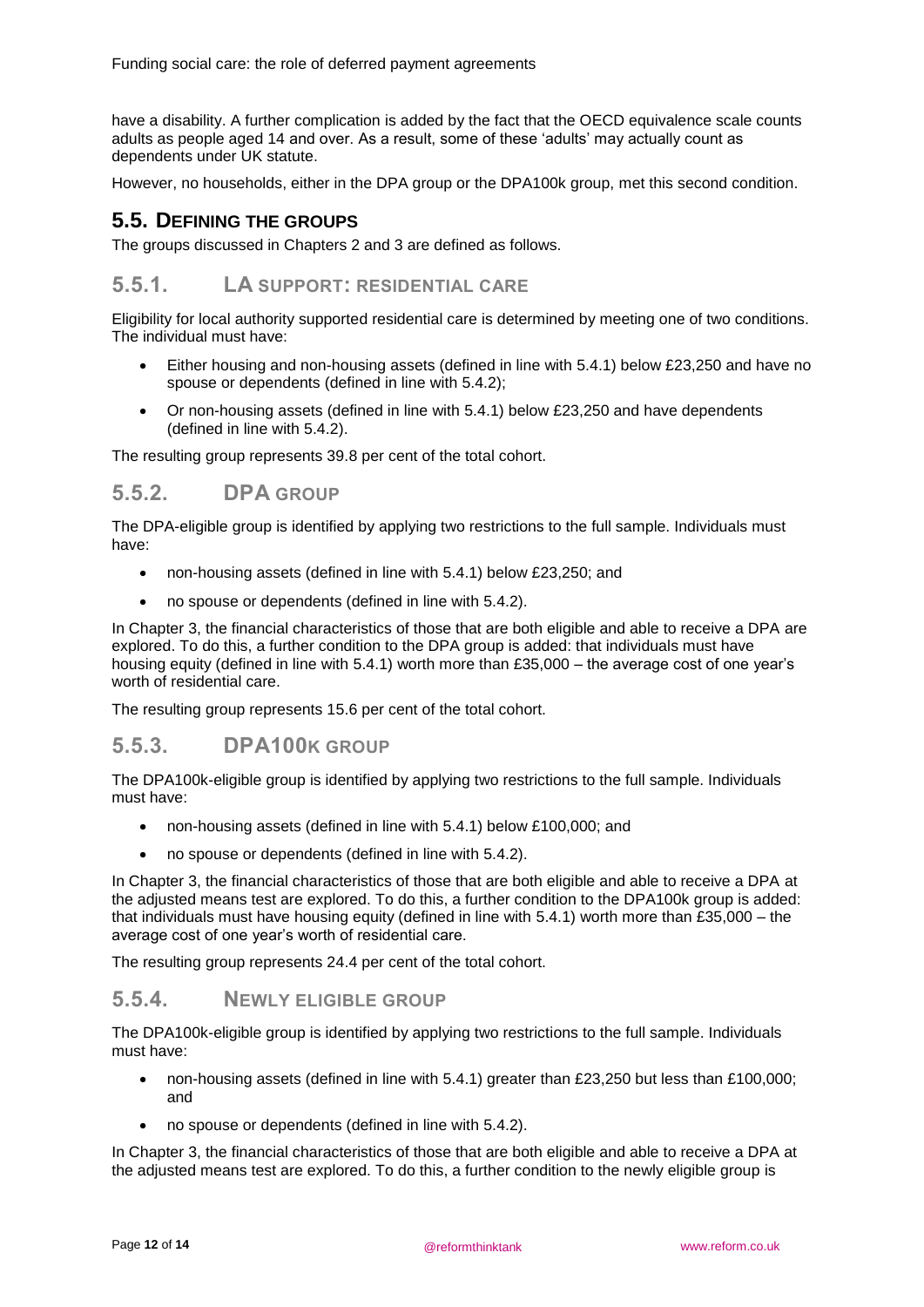added: that individuals must have housing equity (defined in line with [5.4.1\)](#page-14-1) worth more than £35,000 – the average cost of one year's worth of residential care.

The resulting group represents 8.8 per cent of the total cohort.